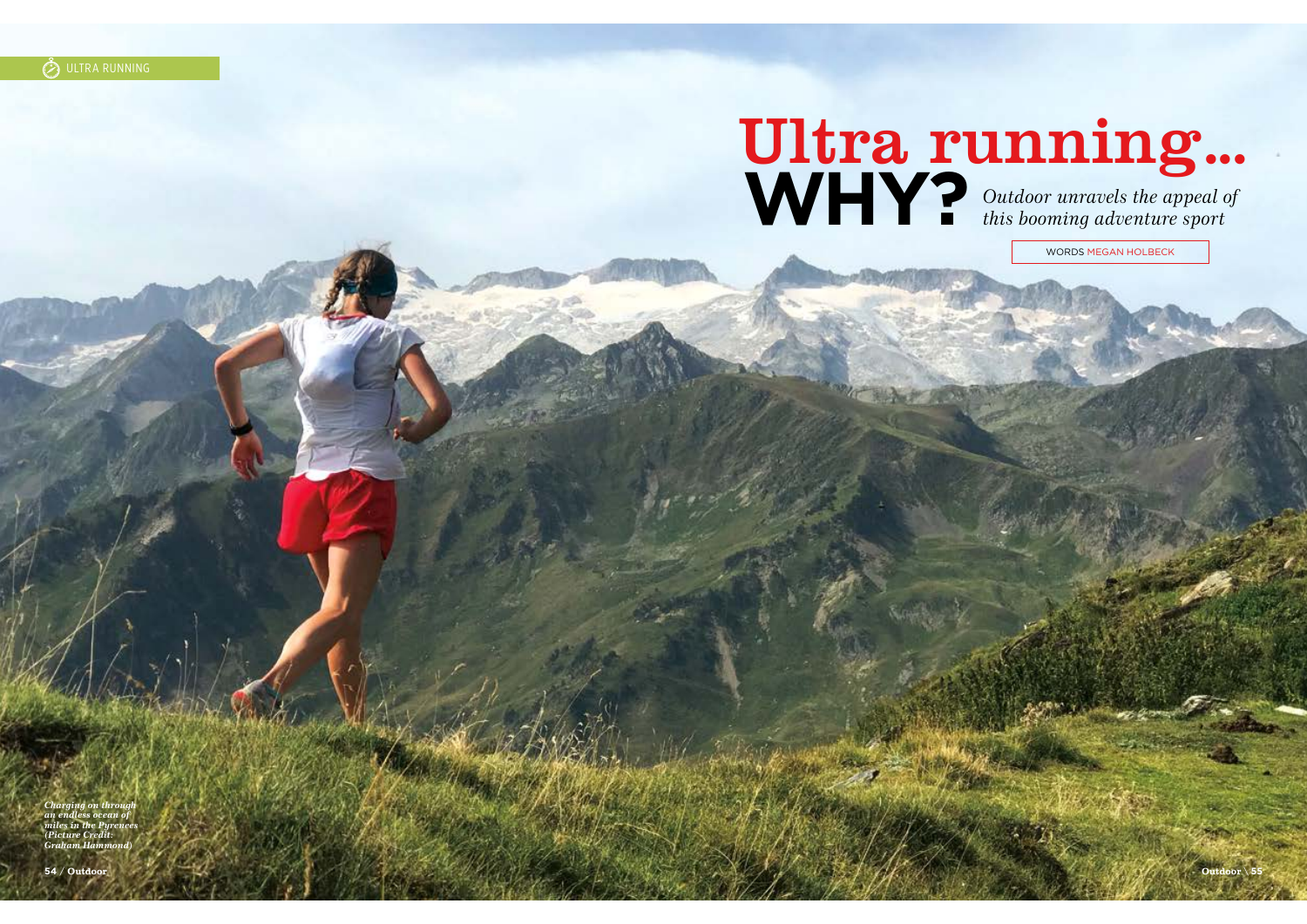If indultra running both fascinating and confusing. The idea of testing yourself by running more than a marathon (42.2 kilometres or 25 miles) through amazing scenery, up and down mountains, and over the toughest courses imaginable seems incredible, like a direct path to purpose, mental toughness and amazing legs. But it also sounds like torture. The training alone would take over your life, it can be brutal on your body, and I'm not sure how easily it can be added to a 'balanced life' of work and family, friends and hobbies, admin and responsibilities.

Running I get. I've always been a runner: it keeps me fit and sane, and is easy to squeeze in. I prefer tracks to road for the variety and interest, the increased focus on footing and surrounds, the reduced impact on my body, and the chance to lose myself in beautiful locations. (Usually not literally.) But doing it for 50 kilometres? Not so much.

Whether or not you understand the appeal, the fact is that ultra running is booming. The annual Ultra Trail Australia (UTA) event in the Blue Mountains is now the third biggest of its type in the world. In May this year almost 8000 people competed across all events, with more than 3750 entering the ultra categories (50 and 100 kilometres) – the 1500 entries for the UTA100 sold out in hours. Compare that to 2008, when 174 people entered what was then the North Face 100. There's been a 1000 per cent increase in races listed on ultra running websites worldwide over the last decade, although these aren't all on trails.

So why? When asking the questions "why run so far?" and "why on trails?" there seems to be three common threads.

*Hanny Allston & Dale Cokley at Mt Murchison, (Credit: Graham Hammond); Cradle Mountain Plateau (Credit: Graham Hammond); just you and the trail (Credit: Forest Woodward/Getty); running the Surf Coast, Vic (Credit: Chris Ord).*

LEFT TO RIGHT:







**I felt like with my first ultra, I finally found my tribe… There's something very special about a group of crazy people with the same goal that are just competing with themselves.** JOE WARD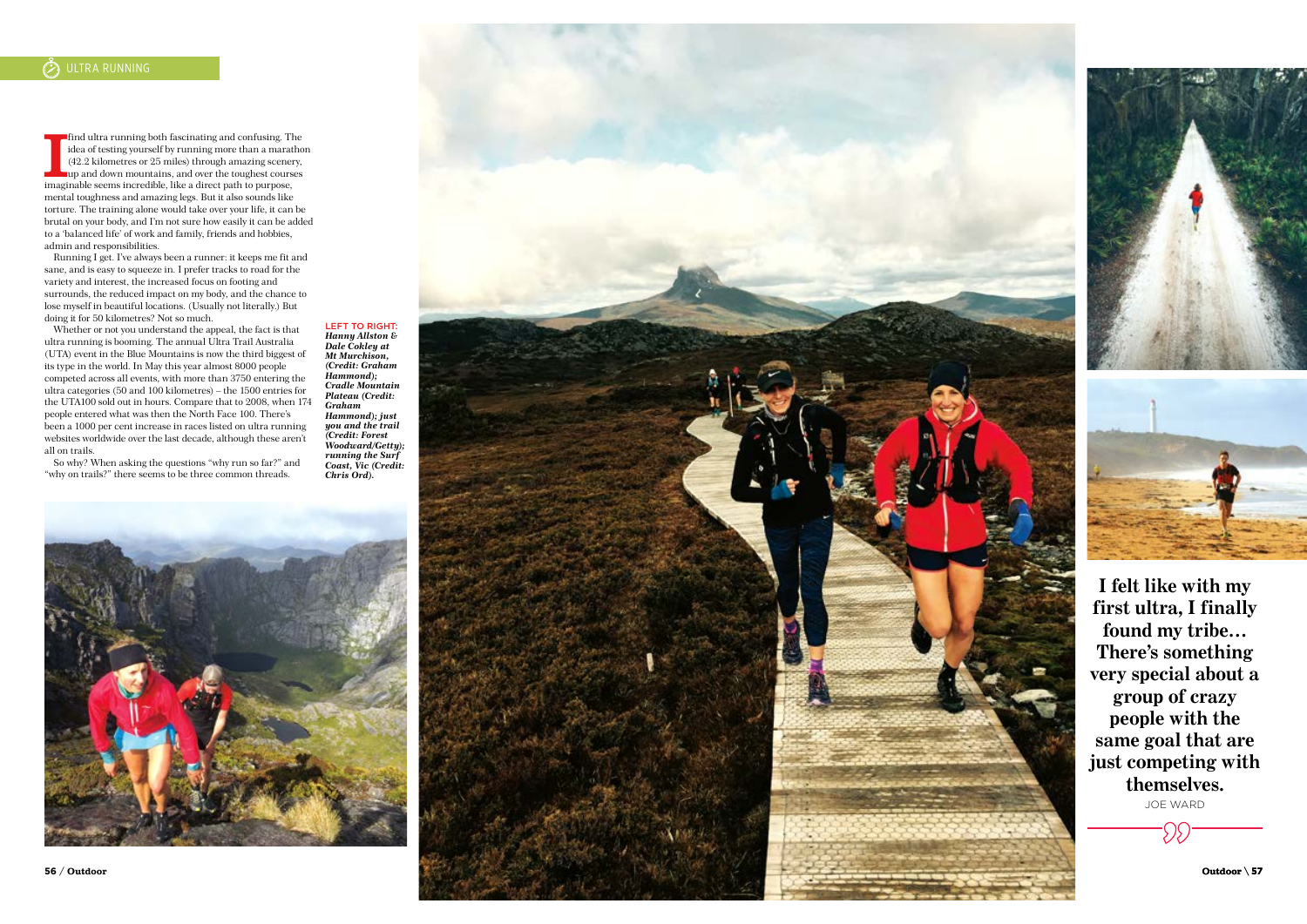# IT'S THE ULTIMATE IN FASY. CONVENIENT, INCLUSIVE SPORTS… ?

The first is the sport's accessibility, which seems illogical. How can something involving superhuman endurance be easy to get into? But as Editor of Trail Run Magazine Chris Ord points out, all you need to get into ultra running initially is a pair of sneakers and a dotted line on a map. There's no equipment or specialist training needed, and little geographical or climate restrictions.

From a biological perspective, the long distance can be seen as perfect. The theory goes that in days of hunting as a tribe, our ancestors covered distances around marathon length while on the chase. According to Joe Ward, ultra runner and founder of the Manly Beach Running Club, "You'd have a lot of guys at the front trying to chase down an animal, but you'd have the women carrying the children and running 25 miles. So women have an ability to carry the kids and run 25 miles, whereas men have the ability to run 25 miles."

Which might go some way to explaining the relatively even gender split in ultra running. In fact, data from Ord's trail running events shows a 60/40 split in favour of women. There's more to this of course, as this is true of shorter events, too. "As it gets into the longer distances, it does start to swing the other way, which is crazy because as you get longer, women get more competitive with the men." Recent outcomes on a single weekend in May bear this out. In the Riverhead ReLaps event in New Zealand people run until they drop: Kate Wright was the last standing this year. The Down Under 135 winds for 135 miles (217 kilometres) through Victoria's Lerderderg Gorge; third out of the nine finishers was Karen Barrett.

This diversity also stretches across age and background (although reliable stats are hard to come by). Most participants are between 35 and 54, and come from all sorts of sporting backgrounds, including many who have never considered themselves sporty. The appeal varies with the approach: Ord came from an outdoors background and loves the freedom and distances opened up by travelling light. Ward transitioned from road running for the nature and lower impact. Former World Orienteering champion Hanny Allston was burnt out by elite sport; she appreciates the holistic nature of trail running, and the emphasis on personal achievement. Allston runs 'Find Your Feet', a hub for all things related to trails and outdoor adventures, including coaching and running tours. When talking about the diversity of participants, she says, "If you are striving for goals you are an athlete. It doesn't matter how fast you are, how old you are, what shape you are in, you need to make people feel like an athlete because as soon as they see themselves as an athlete… it's like giving them permission to be there and believe in themselves.

Trail running is also easier on the body than road running thanks to the softer surface, slower speeds and more diverse movements. As well as this 'gentleness', it's also convenient. (It's all relative, right?) As Ord put it in a Dirt Church podcast: "People are moving away from traditional sports. They are very structured and we're all busy, busy, busy. With trail running you can do it when you want, how you want. You can be a competitive trail runner; you can go to events or not go to events… You can trail run with people socially or do it by yourself. You can undertake the activity in so many different ways, for so many different reasons."





CLOCKWISE FROM MAIN: *Part of the appeal is the scenery (Credit: SanderStock/ Getty); Hanny Allston in Cradle Mountain N.P. (Credit: Graham Hammond); Hanny in the Tarkine (Credit: Graham Hammond); on the Larapinta Trail (Credit: Chris Ord).*





# YOUR REASONS ARE VALID. WHATEVER THEY ARE

So far it's all about what gets people in, not what keeps people running, upping the distance from 50 to 100 kilometres to a 100 miles and more. Ward has a theory. "People are starting to realise that being comfortable doesn't make them happy." Ultra running delivers the requisite discomfort in spades. From nipple chafing to tetany seizures, the sport seems designed to prevent you from getting comfortable, while simultaneously challenging you to keep going. There are stories aplenty: Ord's include getting pulmonary oedema while filming a highaltitude ultra run in Bhutan, as well as a tetany seizure in the middle of a desert, 93km into a 100 kilometre challenge. "It's where you've pretty much got no potassium in your body, which you need for your muscles to fire. So it's like a cramp times 1000 and it eventually just gives you a heart attack, just stops your heart, and you die. It is the most painful thing I've gone through to this day."

The variety of discomfort on offer is matched by diversity of